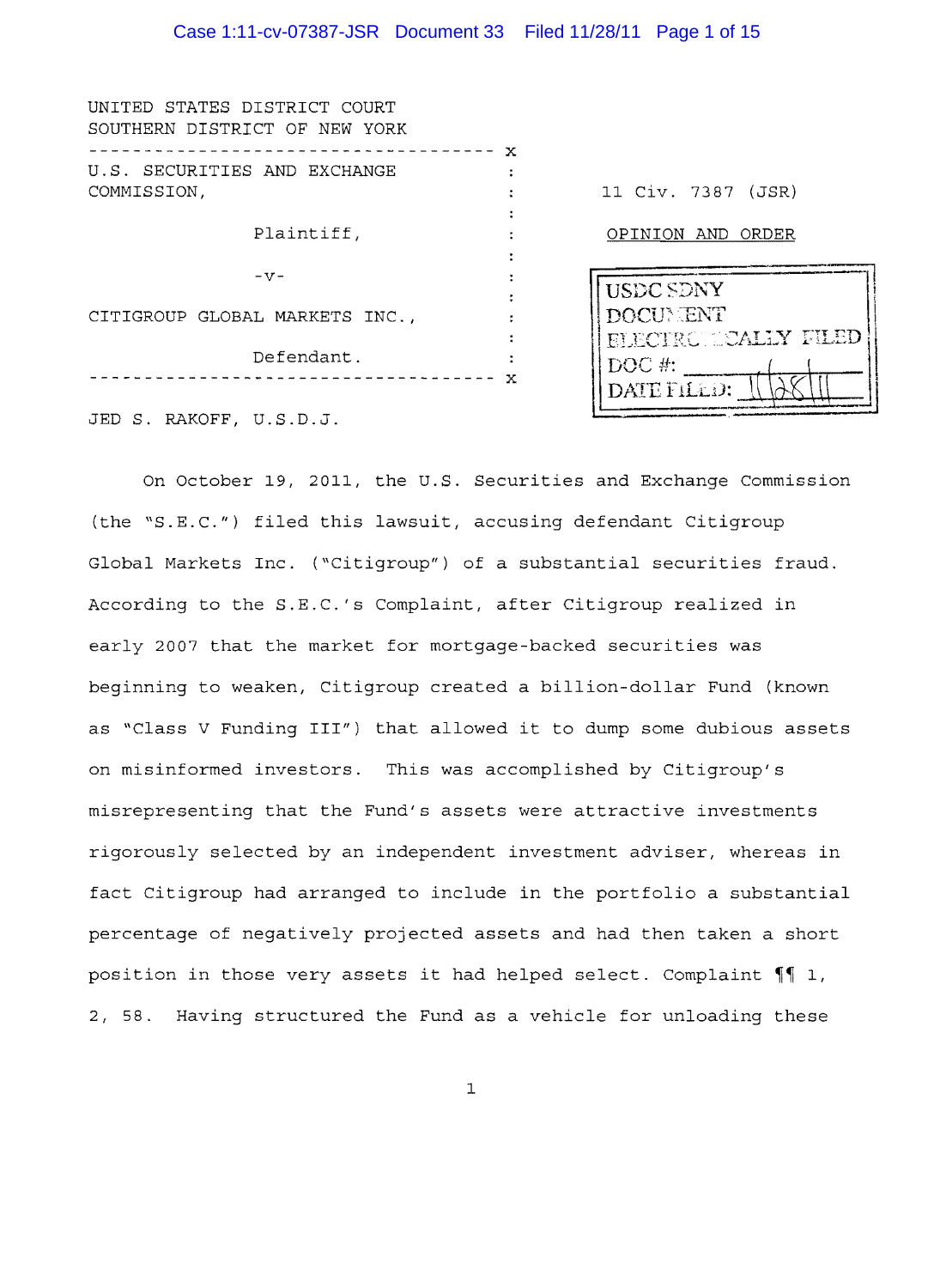### Case 1:11-cv-07387-JSR Document 33 Filed 11/28/11 Page 2 of 15

dubious assets on unwitting investors,  $id. \nmid 44$ , Citigroup realized net profits of around \$160 million, id. 1 63, whereas the investors, as the S.E.C. later revealed, lost more than \$700 million. See S.E.C.'s Memorandum of Law in Response to Questions Posed by the Court Regarding Proposed Settlement ("SEC Mem.") at 17.

In a parallel Complaint filed the same day against Citigroup employee Brian Stoker, see U.S. Securities and Exchange Commission v. Brian H. Stoker, 11 Civ. 7388 (JSR),<sup>1</sup> the S.E.C. alleged that Citigroup knew in advance that it would be difficult to sell the Fund if Citigroup disclosed its intention to use it as a vehicle to unload its hand-picked set of negatively projected assets, see Stoker Complaint 1 25. Specifically, paragraph 25 of the Stoker Complaint alleges (in language some of which is notably missing from the Citigroup Complaint) that:

Citigroup knew it would be difficult to place the liabilities of [the Fund] if it disclosed to investors its intention to use the vehicle to short a hand-picked set of [poorly rated assets] .... By contrast, Citigroup knew that representing to investors that an experienced third-party investment adviser had selected the portfolio would facilitate the placement of the [Fund's] liabilities. (emphasis supplied)

Although this would appear to be tantamount to an allegation of knowing and fraudulent intent ("scienter," in the lingo of securities law), the S.E.C., for reasons of its own, chose to charge Citigroup

<sup>&</sup>lt;sup>1</sup> Nothing in this Opinion and Order has any bearing on the case against Stoker, which is currently scheduled to commence trial on July 16, 2012.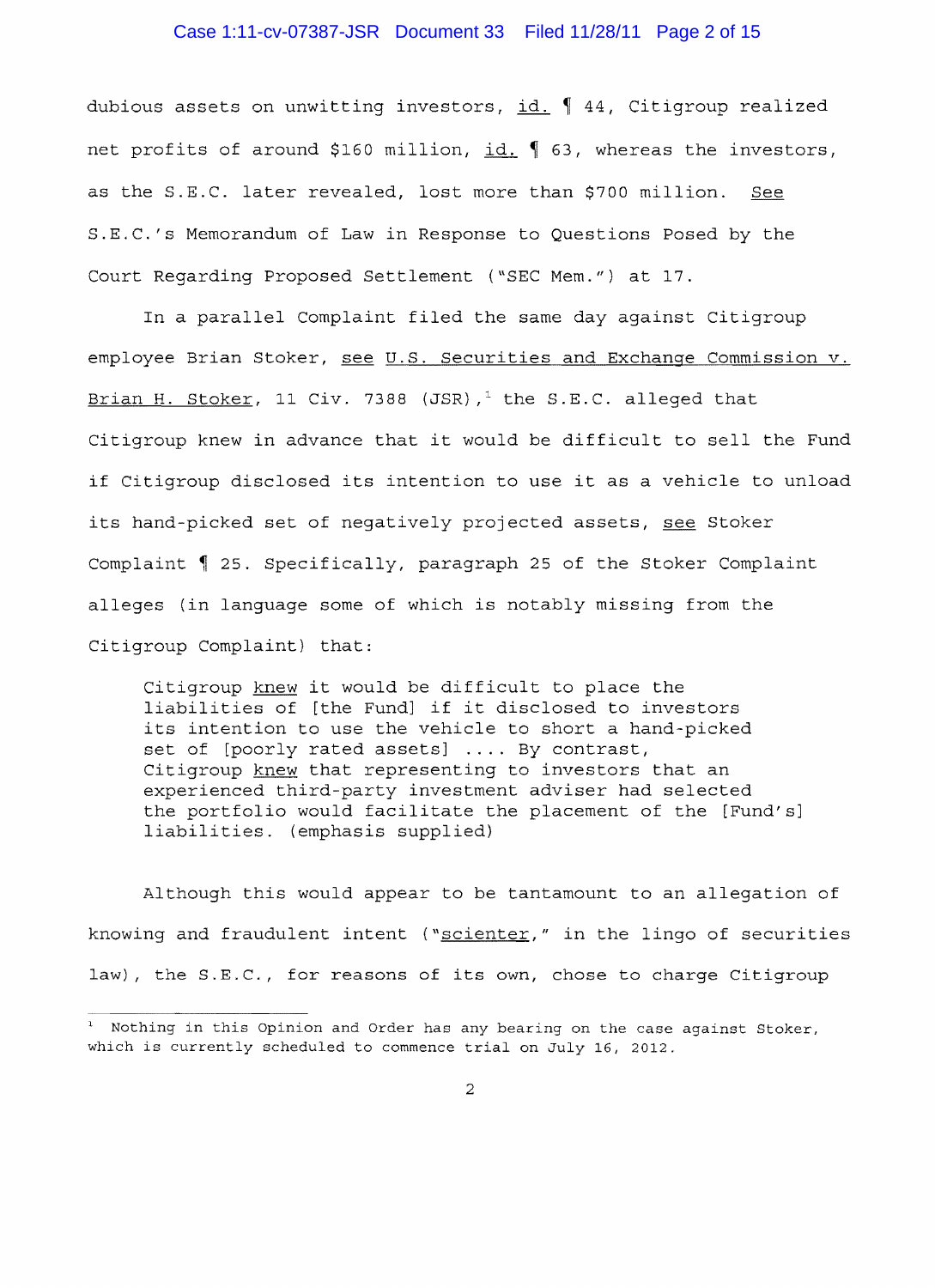# Case 1:11-cv-07387-JSR Document 33 Filed 11/28/11 Page 3 of 15

only with negligence, in violation of Sections l7(a) (2) and (3) of the Securities Act, 15 U.S.C. § 77q(a)(2) and (3). Complaint  $\oint$  65.

Simultaneously with the filing of its Complaint against Citigroup, the S.E.C. presented to the Court for its signature a "Final Judgment As To Defendant Citigroup Global Markets Inc." (the "Consent Judqment"), together with a Consent of Defendant Citigroup Global Markets Inc. (the "Consent") that recited that Citigroup consented to the entry of the Consent Judgment" [w]ithout admitting or denying the allegations of the complaint ...." Consent 1 2. The Consent Judgment (I) "permanently restrained and enjoined" Citigroup and its agents, employees, etc., from future violations of Sections l7(a) (2) and (3) of the Securities Act, (II) required Citigroup to disgorge to the S.E.C. Citigroup's \$160 million in profits, plus \$30 million in interest thereon, and to pay to the S.E.C. a civil penalty in the amount of \$95 million, and (III) required Citigroup to undertake for a period of three years, subject to enforcement by the Court, certain internal measures designed to prevent recurrences of the securities fraud here perpetrated.

Upon receipt of these submissions, the Court, by Order dated October 27, 2011, put some questions to the parties concerning the proposed Consent Judgment, to which the parties responded both in writing, see SEC Mem., supra, and Memorandum on Behalf of Citigroup Global Markets Inc. in Support of the Proposed Final Judgment and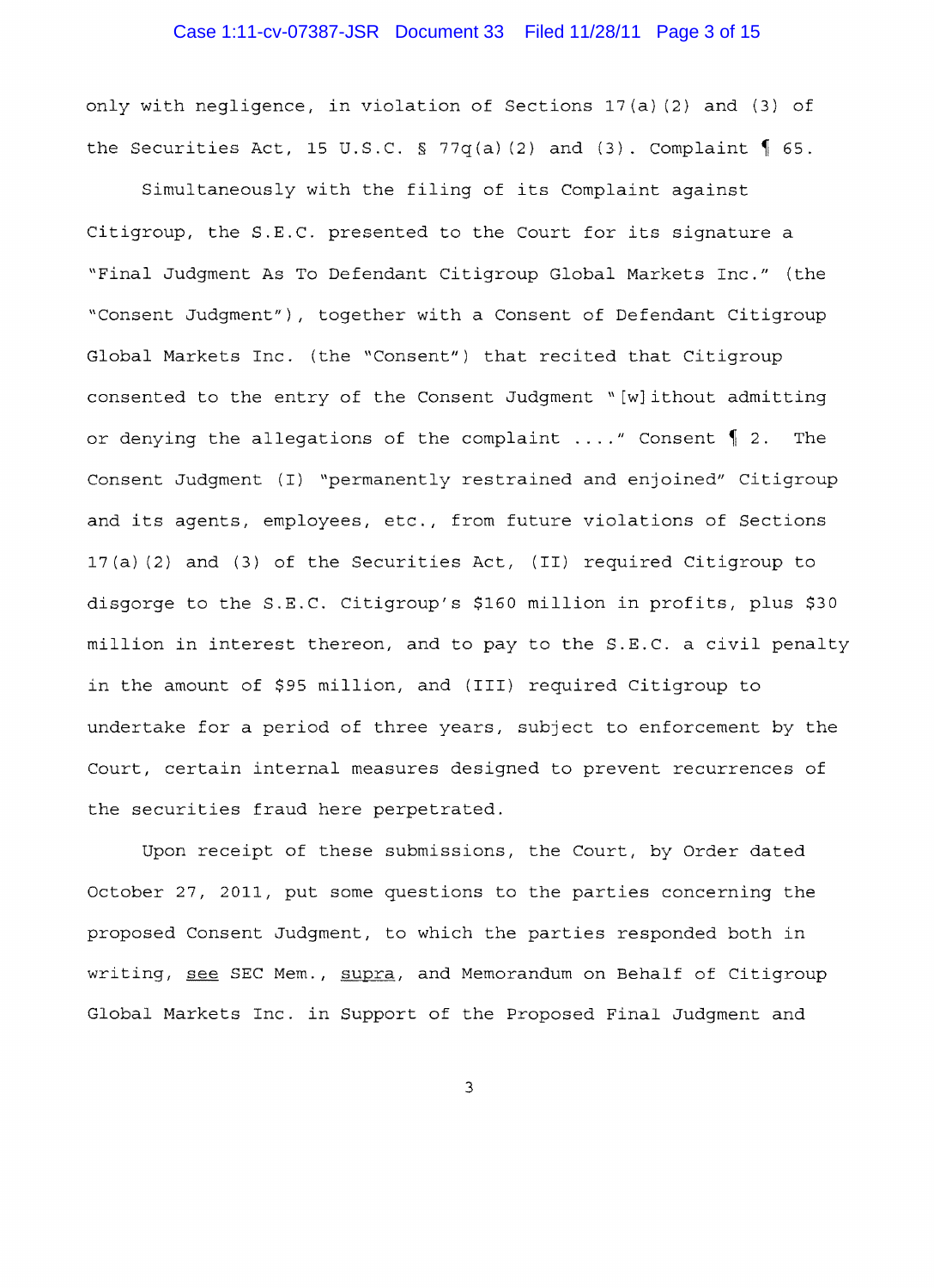### Case 1:11-cv-07387-JSR Document 33 Filed 11/28/11 Page 4 of 15

Consent ("Citigroup Mem."), and orally, see transcript of oral argument,  $11/9/11$  ("Tr."). Since then, the Court has spent long hours trying to determine whether, in view of the substantial deference due the S.E.C. in matters of this kind, the Court can somehow approve this problematic Consent Judgment. In the end, the Court concludes that it cannot approve it, because the Court has not been provided with any proven or admitted facts upon which to exercise even a modest degree of independent judgment.

The Court turns first to the standard of review. In its original Memorandum in support of the proposed Consent Judgment, filed before the case had been assigned to any judge, the S.E.C. expressly endorsed the standard of review set forth by this Court in its Bank of America decisions, i.e., "whether the proposed Consent Judgment ... is fair, reasonable, adequate, and in the public interest." Memorandum By Plaintiff Securities and Exchange Commission in Support of Proposed Settlement at 5 (quoting with approval SEC v. Bank of America Corp., 653 F. Supp. 2d 507, 508 (S.D.N.Y. 2009) ("Bank of America I")); see also SEC v. Bank of America Corp., 2010 WL 624581, at \*6 (S.D.N.Y. Feb. 22, 2010) ("Bank of America II"). This was also the S.E.C.'s stated position in another, intervening proceeding before this Court, SEC v. Vitesse Semiconductor Corp., 771 F. Supp. 2d 304 (S.D.N.Y. 2010).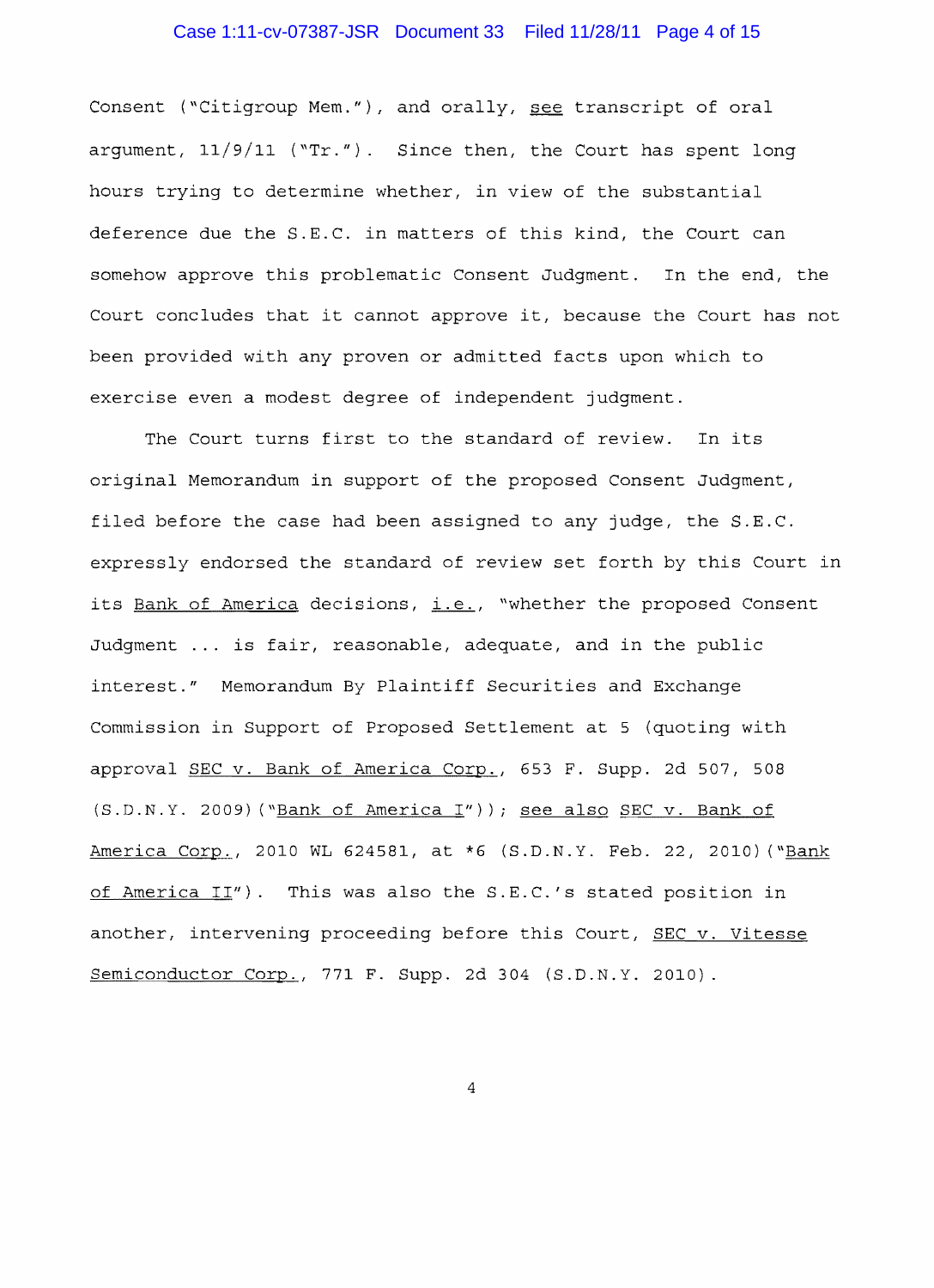# Case 1:11-cv-07387-JSR Document 33 Filed 11/28/11 Page 5 of 15

In its most recent filing in this case, however, the S.E.C. partly reverses its previous position and asserts that, while the Consent Judgment must still be shown to be fair, adequate, and reasonable, "the public interest ... is not part of [the] applicable standard of judicial review." SEC Mem. at 4 n. 1. This is erroneous. A large part of what the S.E.C. requests, in this and most other such consent judgments, is injunctive relief, both broadly, in the request for an injunction forbidding future violations, and more narrowly, in the request that the Court enforce future prophylactic measures (here, for a three-year period). The Supreme Court has repeatedly made clear, however, that a court cannot grant the extraordinary remedy of injunctive relief without considering the public interest. See, e.g., eBay, Inc. v. MercExchange, 547 U.S. 388, 391 (2006) ("According to well-established principles of equity, a plaintiff seeking a permanent injunction ... must demonstrate ... that the public interest would not be disserved by a permanent injunction."). Indeed, the Court has held that "'In exercising their discretion, courts ... should pay particular regard for the public consequences in employing the extraordinary remedy of injunction. *"'*  Winter v. Natural Resources Defense Council, Inc., 555 U.S. 7, 24 (2008) (quoting Weinberger v. Romero-Barcelo, 456 U.S. 305, 312 (1982)). Similarly, the Second Circuit has repeatedly stated, most recently in Salinger v. Colting, 607 F.3d 68, 80 (2d Cir. 2010), that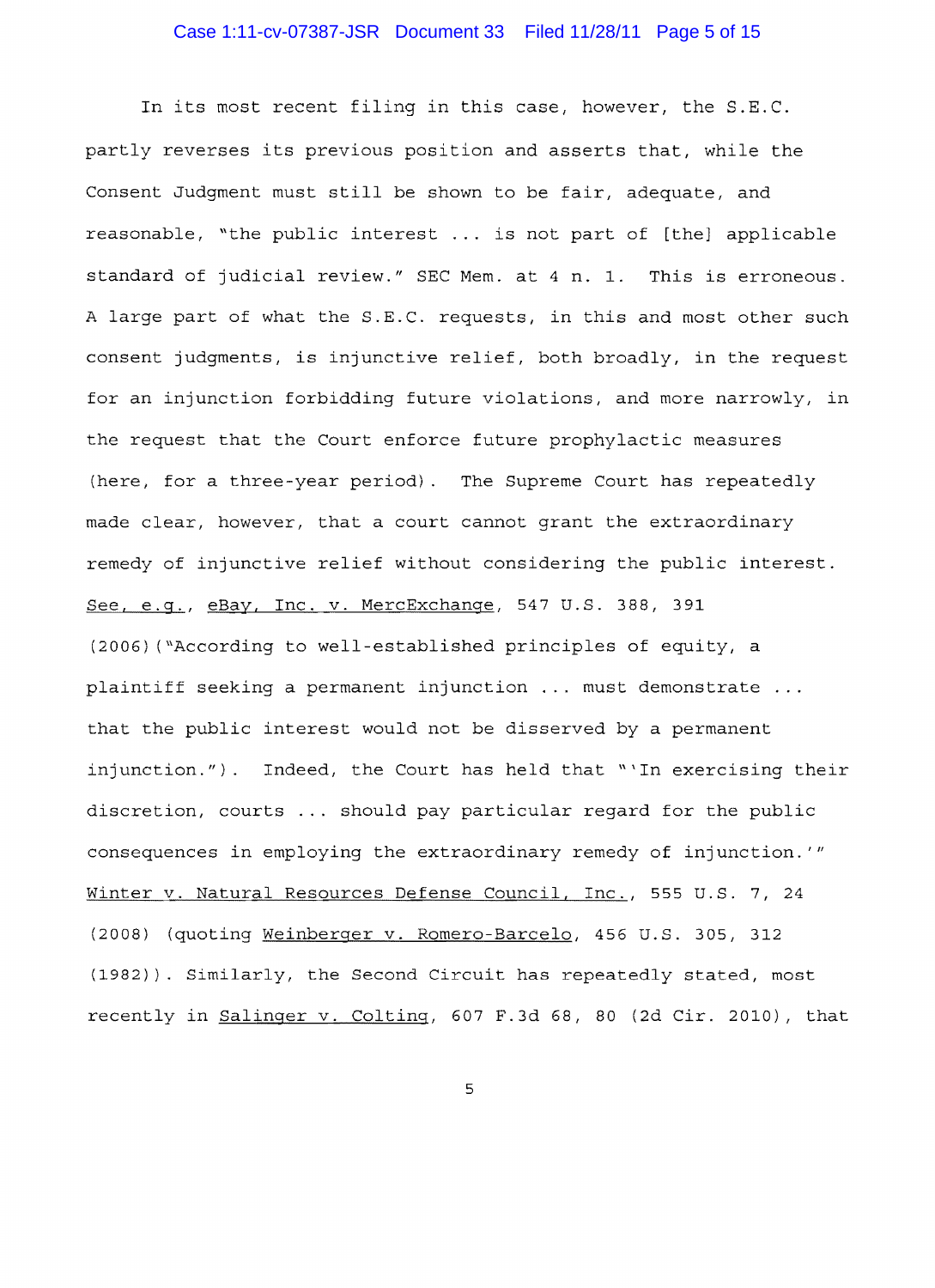# Case 1:11-cv-07387-JSR Document 33 Filed 11/28/11 Page 6 of 15

a court "must ensure that the public interests would not be disserved by the issuance" of an injunction. Id. at 80.

As a fall-back, the S.E.C. suggests that, if the public interest must be taken into account, the S.E.C. is the sole determiner of what is in the public interest in regard to Consent Judgments settling S.E.C. cases. See SEC Mem. at 4 n.1 (citing SEC v. Randolph, 736 F.2d 525, 529 (9<sup>th</sup> Cir. 1984). That, again, is not the law. Although in its somewhat delphic decision in Randolph the Ninth Circuit found that, on the facts of that case, there was no difference between the requirement of reasonableness and the requirement of being in the public interest, it was emphatic in upholding "the appropriateness of a requirement that the decree be in the public interest."  $\underline{Id.}$  at 529. More pertinently, the D.C. Circuit, in United States v. Trucking Employers. Inc., 561 F.2d 313 (DC Cir. 1977), reaffirmed that "prior to approving a consent decree a court must satisfy itself of the settlement's 'overall fairness to beneficiaries and consistency with the public interest.'" Id. at 319 (quoting United States v. Allegheny Ludlum Industries, 517 F.2d 826, 850 (5<sup>th</sup> Cir. 1975) (emphasis supplied). As these and similar authorities make plain, a court, while giving substantial deference to the views of an

must still exercise a modicum of independent judgment in determining whether the requested deployment of its injunctive powers will serve,

administrative body vested with authority over a particular area,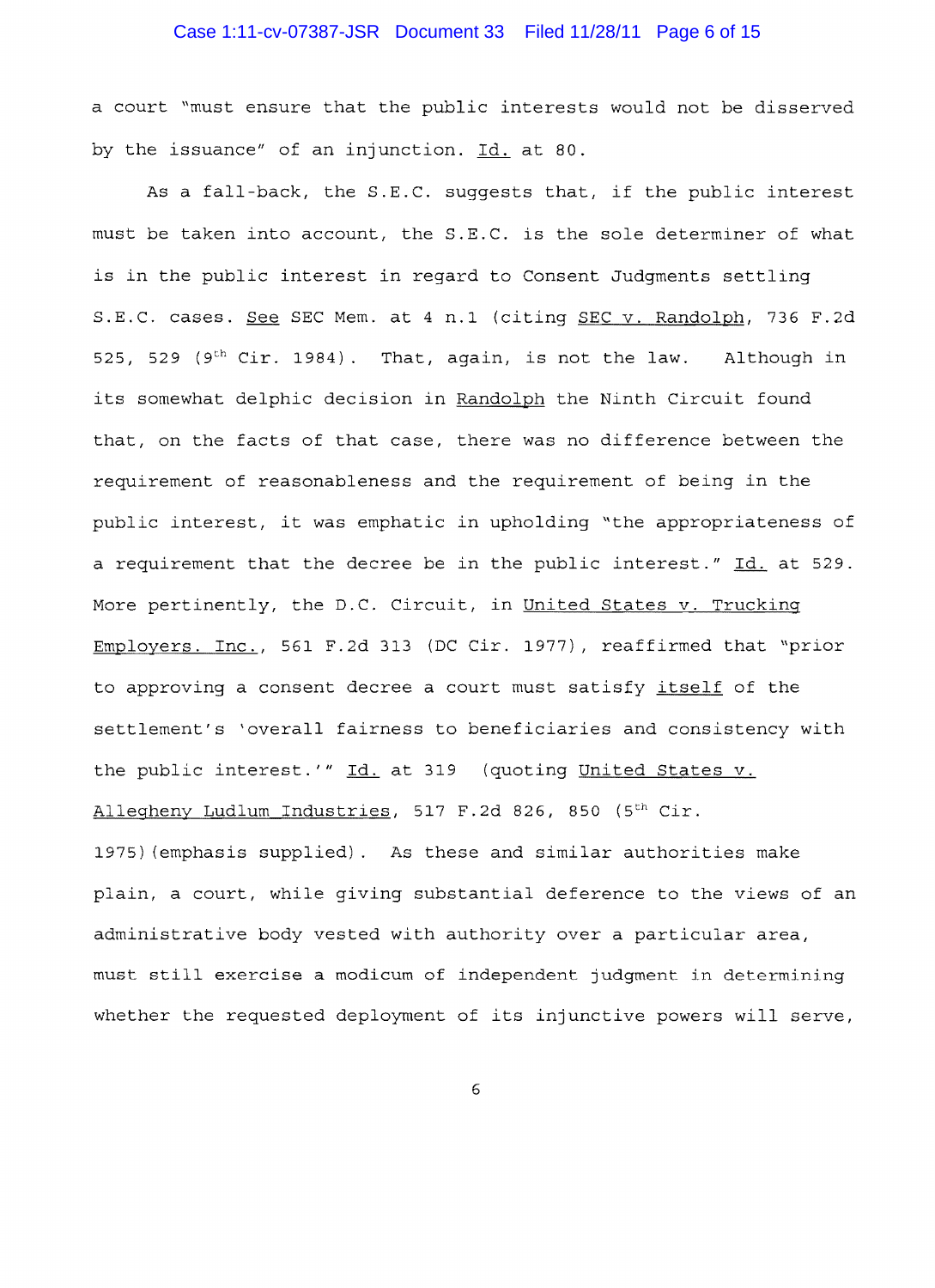# Case 1:11-cv-07387-JSR Document 33 Filed 11/28/11 Page 7 of 15

or disserve, the public interest. Anything less would not only violate the constitutional doctrine of separation of powers but would undermine the independence that is the indispensable attribute of the federal judiciary.

As a practical matter, moreover, and as Randolph implies, the requirement that a consent judgment be in the public interest is not meaningfully severable from the requirements, still acknowledged by the  $S.E.C.,$  that the consent judgment be fair, reasonable, and adequate; for all these requirements inform each other. For example, before the Court determines whether the proposed Consent Judgment is adequate, it must answer a preliminary question: adequate for what purpose? The answer, at least in part, is that the settlement must be adequate to ensure that the public interest is protected. See Randolph, 736 F.2d at 529 ("the SEC ought to always be required to serve the public interest"). The same analysis applies to the determination of the fairness of the settlement. Before the Court determines whether the settlement is fair, it must ask a preliminary question: fair to whom? As the holding of Trucking Employers quoted above makes plain, the answer is fair to the parties and to the public.

without multiplying examples, it is clear that before a court may employ its injunctive and contempt powers in support of an administrative settlement, it is required, even after giving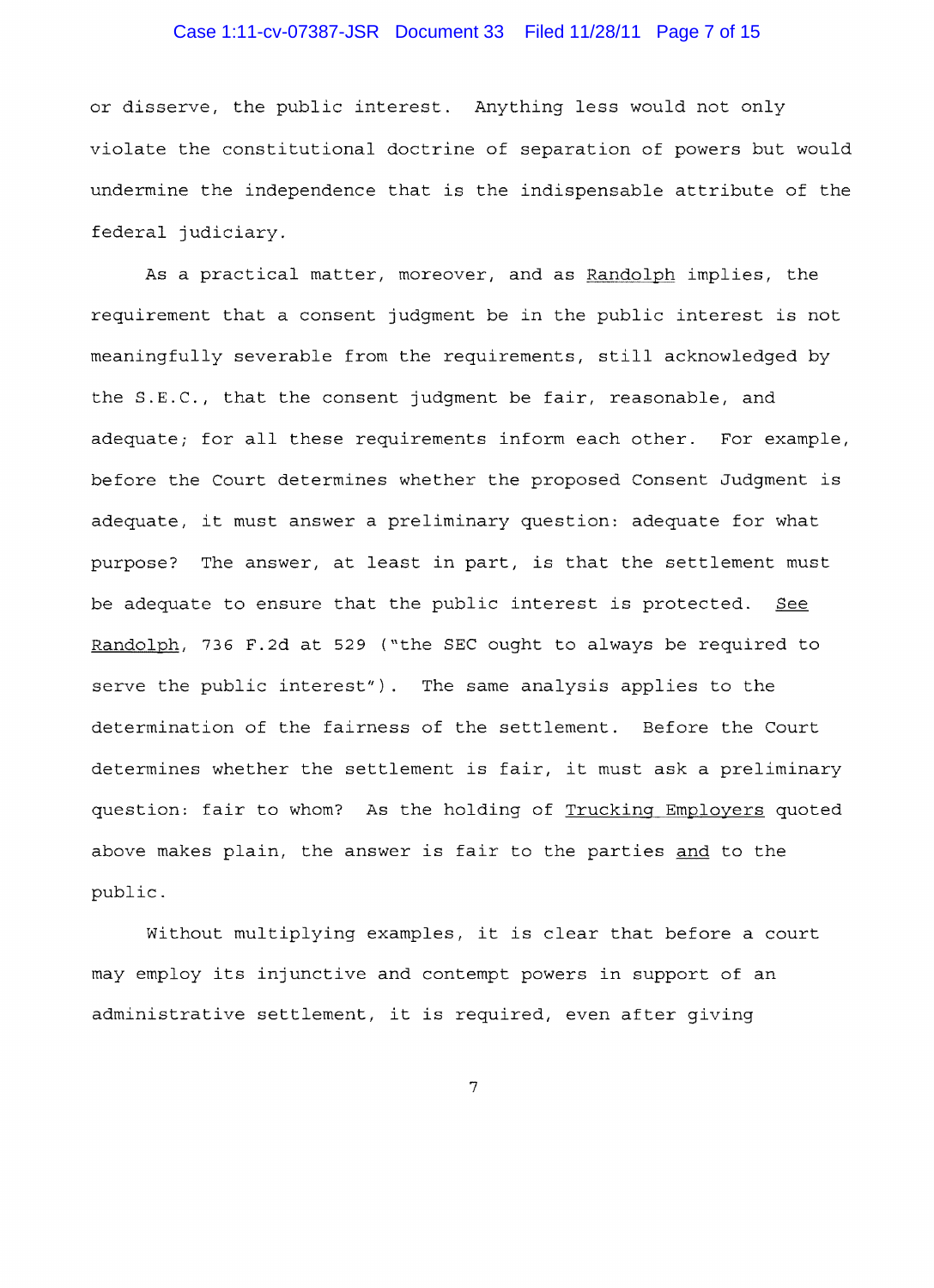### Case 1:11-cv-07387-JSR Document 33 Filed 11/28/11 Page 8 of 15

substantial deference to the views of the administrative agency, to be satisfied that it is not being used as a tool to enforce an agreement that is unfair, unreasonable, inadequate, or in contravention of the public interest.

Applying these standards to the case in hand, the Court concludes, regretfully, that the proposed Consent Judgment is neither fair, nor reasonable, nor adequate, nor in the public interest. Most fundamentally, this is because it does not provide the Court with a sufficient evidentiary basis to know whether the requested relief is justified under any of these standards. Purely private parties can settle a case without ever agreeing on the facts, for all that is required is that a plaintiff dismiss his complaint.<sup>2</sup> But when a public agency asks a court to become its partner in enforcement by imposing wide-ranging injunctive remedies on a defendant, enforced by the formidable judicial power of contempt, $3$  the court, and the public, need some knowledge of what the underlying facts are: for otherwise, the court becomes a mere handmaiden to a settlement privately negotiated on the basis of unknown facts, while the public

<sup>&</sup>lt;sup>2</sup> When the private parties go further and ask a court to retain jurisdiction to enforce the settlement, a court has total discretion whether or not to do so, see generally Kokkonen v. Guardian Life Insurance Co., 511 U.S. 375, 381 (1994), and many judges in this District routinely decline to approve a stipulation of the parties that so provides.

<sup>&</sup>lt;sup>3</sup> The Second Circuit has described the contempt power as "among the most formidable weapons in the court's arsenal." United States v. Local 1804-1, Int'l Longshoremen's Ass'n, AFL-CIO, 44 F.3d 1091, 1095 (2d Cir. 1995).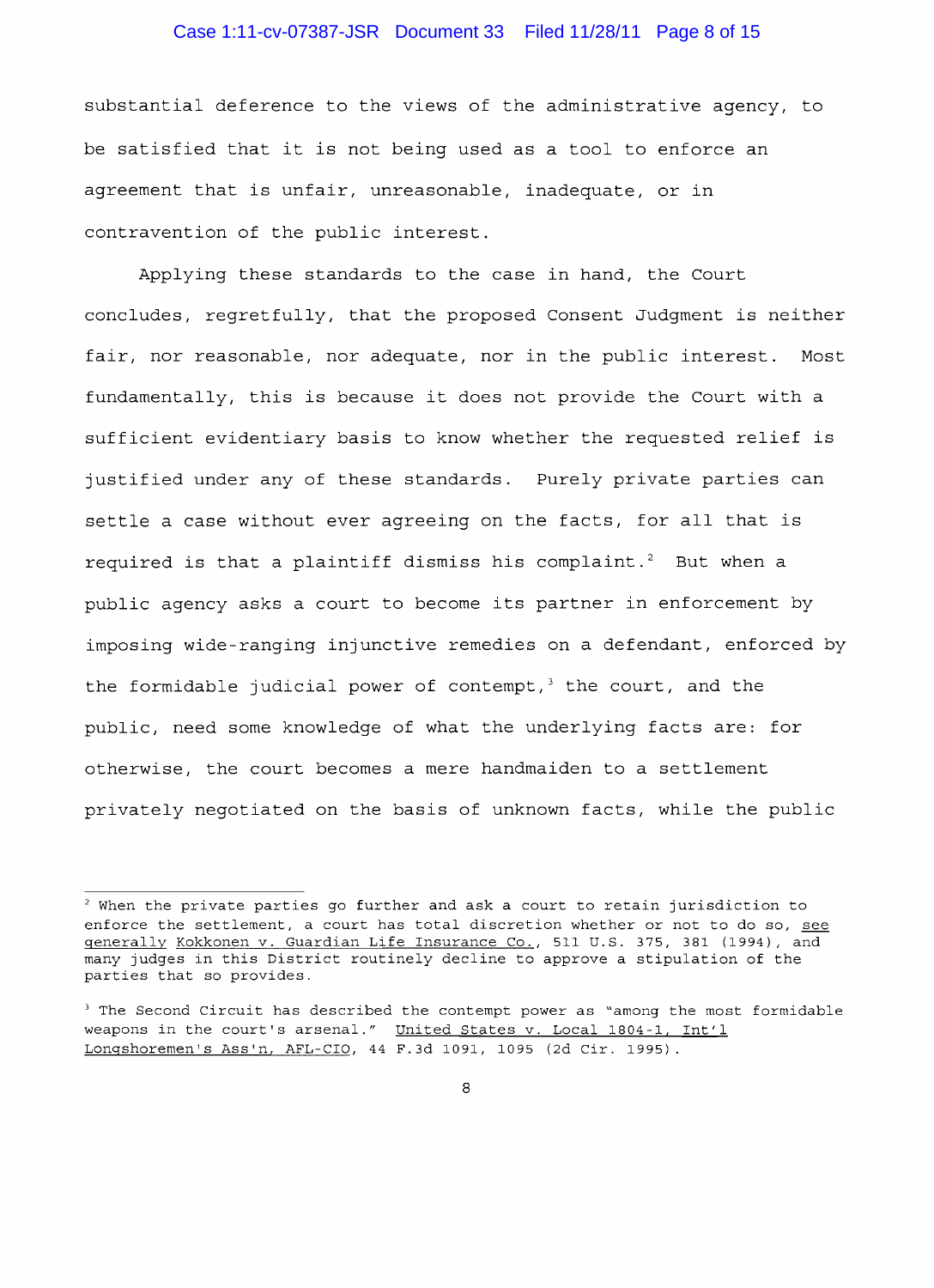### Case 1:11-cv-07387-JSR Document 33 Filed 11/28/11 Page 9 of 15

is deprived of ever knowing the truth in a matter of obvious public importance.

Here, the S.E.C.'s long-standing policy - hallowed by history, but not by reason - of allowing defendants to enter into Consent Judgments without admitting or denying the underlying allegations,<sup>4</sup> deprives the Court of even the most minimal assurance that the substantial injunctive relief it is being asked to impose has any basis in There is little real doubt that Citigroup contests the factual allegations of the Complaint. In colloquy with the Court, counsel for Citigroup expressly reconfirmed that his client was not admitting the allegations of the Complaint, see tr. 13. He also noted, correctly, that he was free - notwithstanding the S.E.C.'s gag order precluding Citigroup from contesting the S.E.C.'s allegations in the media<sup>5</sup> - to fully contest the facts in any parallel litigation; and he strongly hinted that Citigroup would do just that. Tr. 26-27; see also Citibank Mem. at  $7-8$ , 11.

The S.E.C., by contrast, took the position that, because Citigroup did not expressly deny the allegations, the Court, and the

<sup>4</sup> See Vitesse, 771 F. Supp. 2d at 308-10 (tracing the history of the policy) .

 $5$  On its face, the SEC's no-denial policy raises a potential First Amendment problem. See Vitesse, 771 F. Supp. 2d at 309 ("[H]ere an agency of the United States is saying, in effect, 'Although we claim that these defendants have done terrible things, they refuse to admit it and we do not propose to prove it, but will simply resort to gagging their right to deny it'"); see also Crosby v. Bradstreet Co., 312 F.2d 483, 485 (2d Cir. 1963) (reversing a consent settlement between two parties because the "injunction, enforceable through the contempt power, constitute[d] a prior restraint by the United States against the publication of facts which the community has a right to know").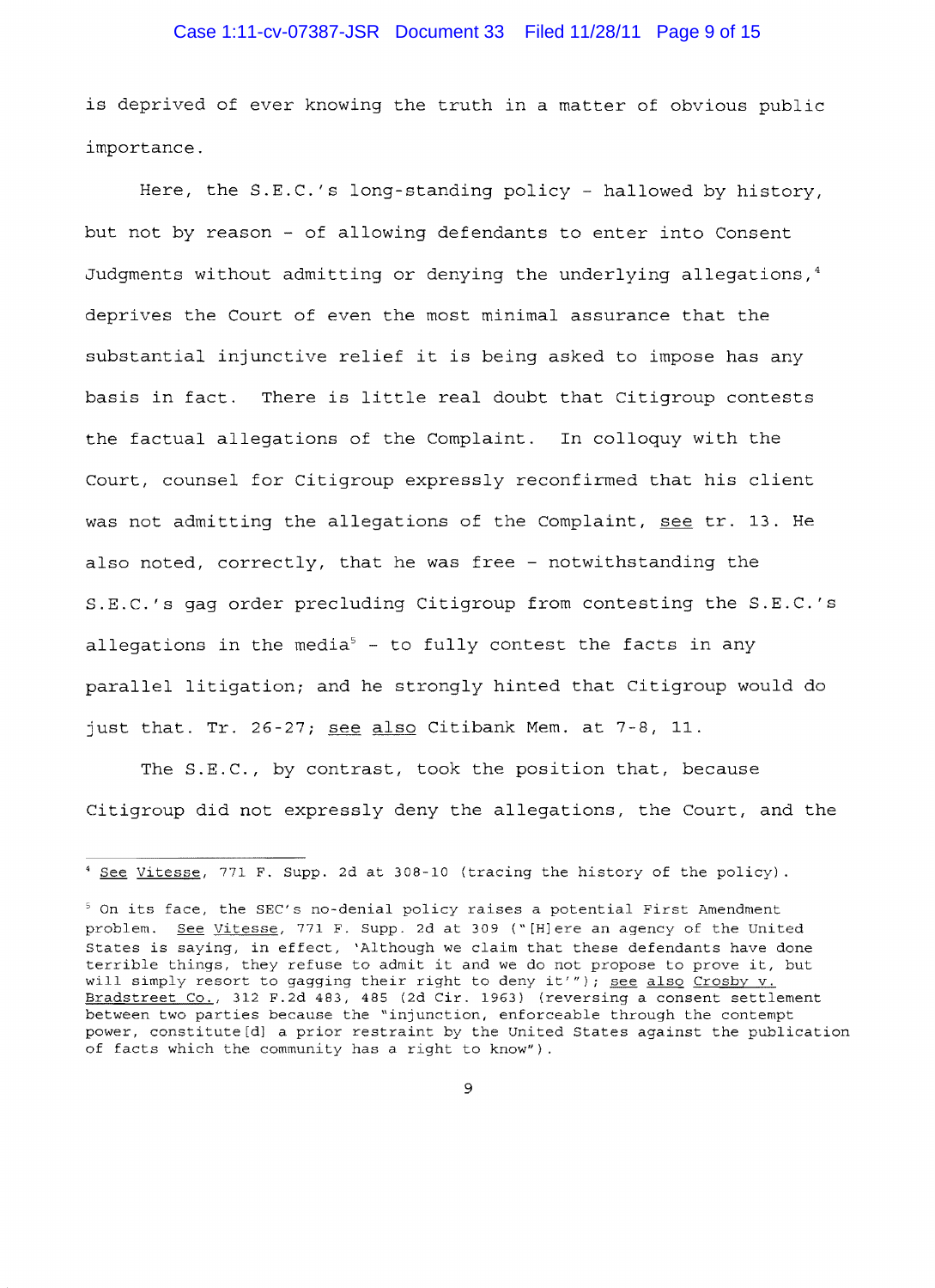# Case 1:11-cv-07387-JSR Document 33 Filed 11/28/11 Page 10 of 15

public, somehow knew the truth of the allegations. Tr. 12-13. This is wrong as a matter of law and unpersuasive as a matter of fact. As a matter of law, an allegation that is neither admitted nor denied simply that, an allegation. It has no evidentiary value and no collateral estoppel effect. It is precisely for this reason that the Second Circuit held long ago, in Lipsky v. Commonwealth United Corp., 551 F.2d 887 (2d Cir. 1976), that "a consent judgment between a federal agency and a private corporation which is not the result of an actual adjudication of any of the issues ... can not be used as evidence in subsequent litigation." Id. at 893. It follows that the allegations of the complaint that gives rise to the consent judgment are not evidence of anything either. Indeed the Lipsky court went so far as to hold that "neither [an S.E.C.] complaint nor reference to [such] a complaint which results in a consent judgment may properly be cited in the pleadings" in a parallel private action and must instead be stricken. Id.

As for common experience, a consent judgment that does not involve any admissions and that results in only very modest penalties is just as frequently viewed, particularly in the business community, as a cost of doing business imposed by having to maintain a working relationship with a regulatory agency, rather than as any indication of where the real truth lies. This, indeed, is Citigroup's position in this very case. See Citigroup Mem. at 6-8.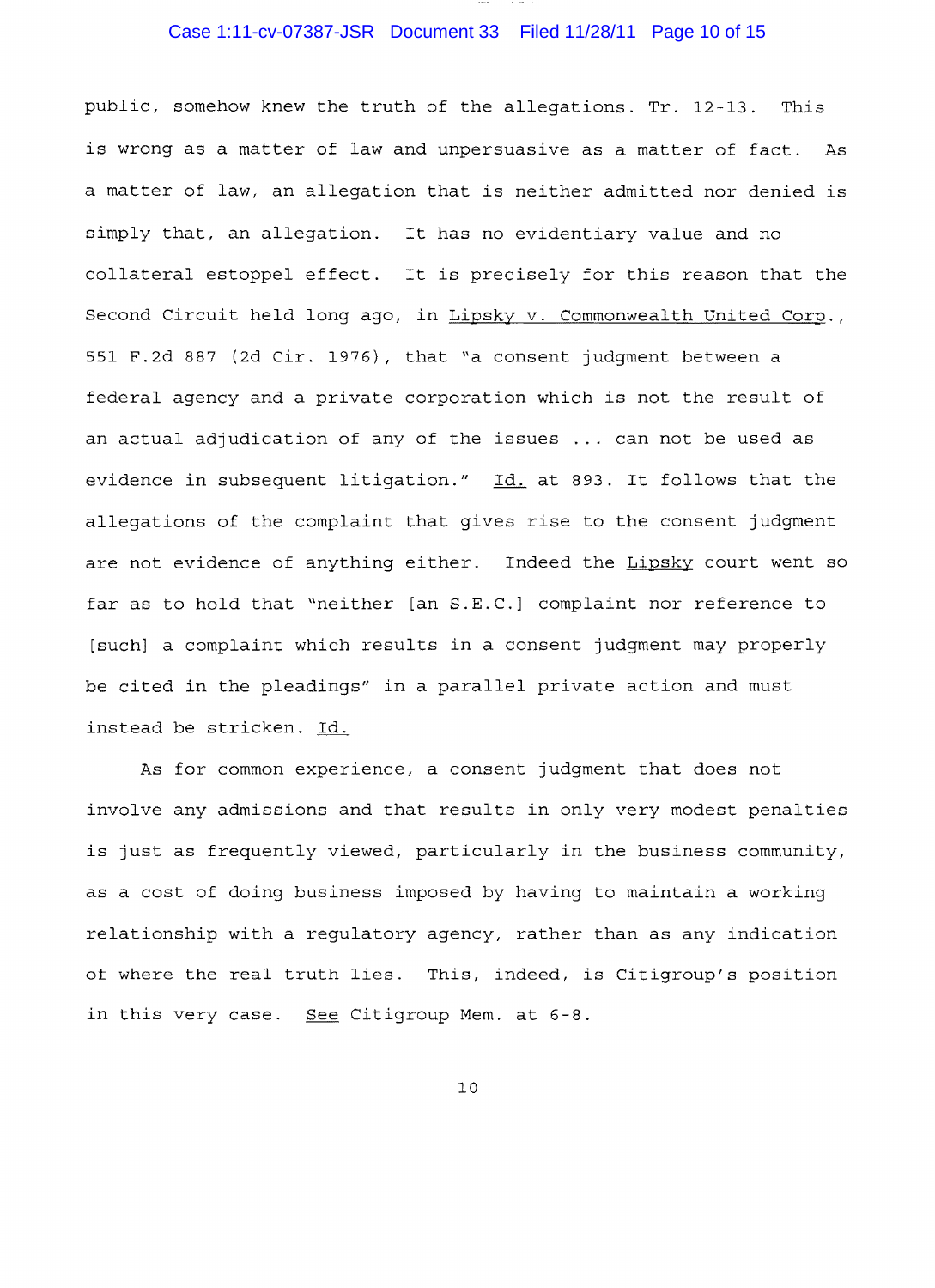# Case 1:11-cv-07387-JSR Document 33 Filed 11/28/11 Page 11 of 15

Of course, the policy of accepting settlements without any admissions serves various narrow interests of the parties. In this case, for example, Citigroup was able, without admitting anything, to negotiate a settlement that (a) charges it only with negligence, (b) results in a very modest penalty, (c) imposes the kind of injunctive relief that Citigroup (a recidivist) knew that the S.E.C. had not sought to enforce against any financial institution for at least the last 10 years, see SEC Mem. at 23, and (d) imposes relatively inexpensive prophylactic measures for the next three years. In exchange, Citigroup not only settles what it states was a broadranging four-year investigation by the S.E.C. of Citigroup's mortgage-backed securities offerings, Tr. 27, but also avoids any investors' relying in any respect on the S.E.C. Consent Judgment in seeking return of their losses. If the allegations of the Complaint are true, this is a very good deal for Citigroup; and, even if they are untrue, it is a mild and modest cost of doing business.

It is harder to discern from the limited information before the Court what the S.E.C. is getting from this settlement other than a quick headline. By the S.E.C.'s own account, Citigroup is a recidivist, SEC Mem. at 21, and yet, in terms of deterrence, the \$95 million civil penalty that the Consent Judgment proposes is pocket change to any entity as large as Citigroup.<sup>6</sup> While the S.E.C. claims

<sup>.&</sup>lt;br>Although the S.E.C. asserts that the fact that it is only charging negligence limits the amount of money it can recover from Citigroup, either by way of civil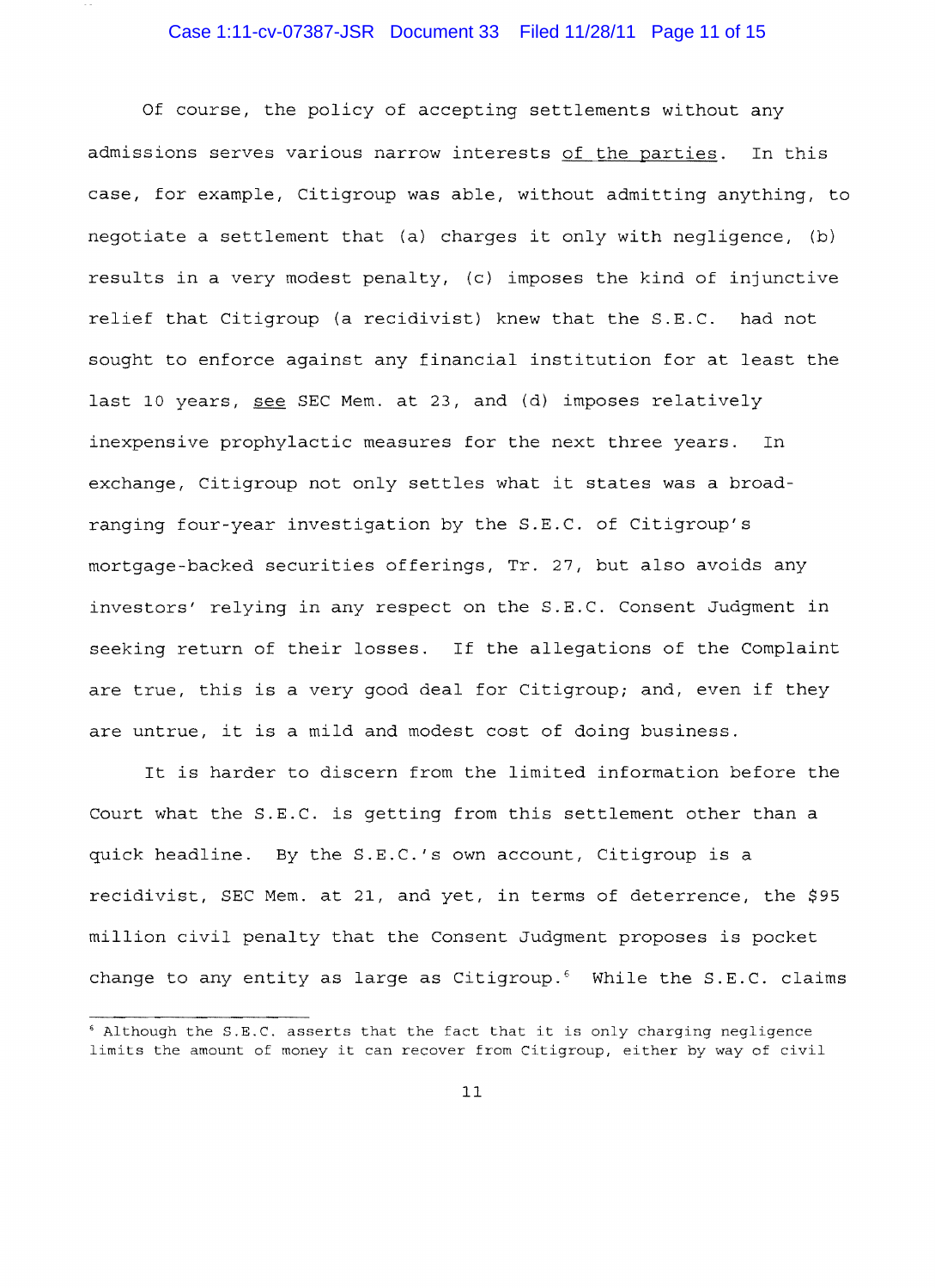#### Case 1:11-cv-07387-JSR Document 33 Filed 11/28/11 Page 12 of 15

that it is devoted, not just to the protection of investors but also to helping them recover their losses, the proposed Consent Judgment, in the form submitted to the Court, does not commit the S.E.C. to returning any of the total of \$285 million obtained from Citigroup to the defrauded investors but only suggests that the S.E.C. "may" do so. Consent Judgment at 3. In any event, this still leaves the defrauded investors substantially short-changed. To be sure, at oral argument, the S.E.C. reaffirmed its long standing purported support for private civil actions designed to recoup investors' losses. Tr. 10. But in actuality, the combination of charging Citigroup only with negligence and then permitting Citigroup to settle without either admitting or denying the allegations deals a double blow to any assistance the defrauded investors might seek to derive from the S.E.C. litigation in attempting to recoup their losses through private litigation, since private investors not only cannot bring securities claims based on negligence, see, e.g., Ernst & Ernst v. Hochfelder, 425 U.S. 185 (1976), but also cannot derive any collateral estoppel assistance from Citigroup's non admission/nondenial of the S.E.C.'s allegations. Nor, as noted, does the public,

penalty or by way of disgorgement, see SEC Mem. at 17, it acknowledges in a footnote that the Second Circuit has assumed that "equitable restitution" is available in any government enforcement action. SEC Mem. at 17 n.6 (citing  $F.T.C.$ v. Verity lnt'l, Ltd., 443 F.3d 48, 66 (2d Cir. 2006)).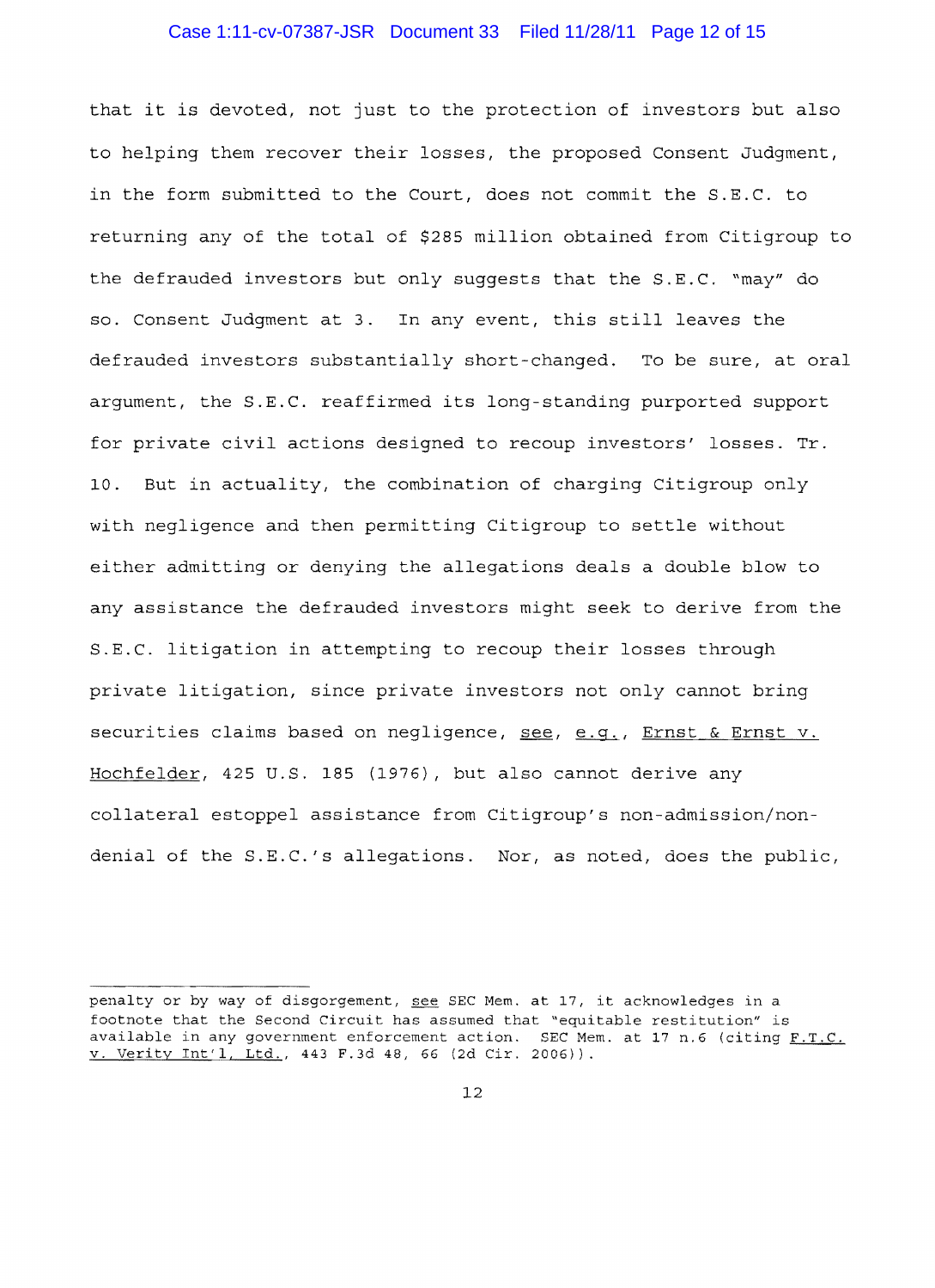especially the business public, have any reason to credit those allegations, which remain entirely unproven.<sup>7</sup>

The point, however, is not that certain narrow interests of the parties might not be served by the Consent Judgment, but rather that the parties' successful resolution of their competing interests cannot be automatically equated with the public interest, especially in the absence of a factual base on which to assess whether the resolution was fair, adequate, and reasonable. Even after giving the fullest deference to the S.E.C.'s views - which have more than once

"Goldman acknowledges that the marketing materials for the ABACUS 2007 ACI transaction contained incomplete information. In particular, it was a mistake for the Goldman marketing materials to state that the reference portfolio was 'selected by' ACA Management LLC without disclosing the role of Paulson & Co. Inc. in the portfolio selection process and that Paulson's economic interests were adverse to [portfolio] investors. Goldman regrets that the marketing materials did not contain that disclosure."

(Goldman Consent Judgment  $\int$  3.) Second, Goldman agreed to additional remedial measures beyond those agreed to by Citigroup in the instant case. Third, Goldman agreed to cooperate with the SEC in a number of ways, such as making its employees available for interviews by SEC staff and ordering its employees to testify "at trial and other judicial proceedings when requested by Commission staff."  $\underline{Id}$ .  $\P$  17. By contrast, Citigroup has not agreed to cooperate with the SEC in any cognizable respect. SEC Mem. 21.

<sup>&</sup>quot;The Court is also troubled when it compares the proposed Consent Judgment with the consent judgment entered last year between the SEC and Goldman Sachs ("Goldman"). See SEC v. Goldman Sachs & Co. et al., No. 10 Civ. 3229 (BSJ), Dkt. 25 ("Goldman Consent Judgment"). Goldman involved a similar but arguably less egregious factual scenario in that Goldman was charged with not disclosing that an outside hedge fund, Paulson & Co., had played a significant role in the portfolio selection process and had maintained a short position in the assets it had selected. See SEC  $v.$  Goldman Sachs & Co., supra, Dkt. 1 ("Goldman Complaint")  $\int$  2. Nonetheless, the consent judgment in Goldman required Goldman to pay a \$535 million penalty, even though it made only \$15 million in profits. Goldman Consent Judgment  $\lceil$  2. Here, as noted above, Citigroup made \$160 million in profits and paid only a \$95 million fine. The SEC argues that Goldman was charged with scienter-based violations, and that those violations make possible a more significant sanction. SEC Mem. at 19. This logic is circular, however, because the SEC does not explain how Goldman's actions were more culpable or scienter-based than Citigroup's actions here. Furthermore, the consent judgment in Goldman contained several terms that are notably missing from the proposed Consent Judgment here. First, the consent judgment included the following express admission from Goldman: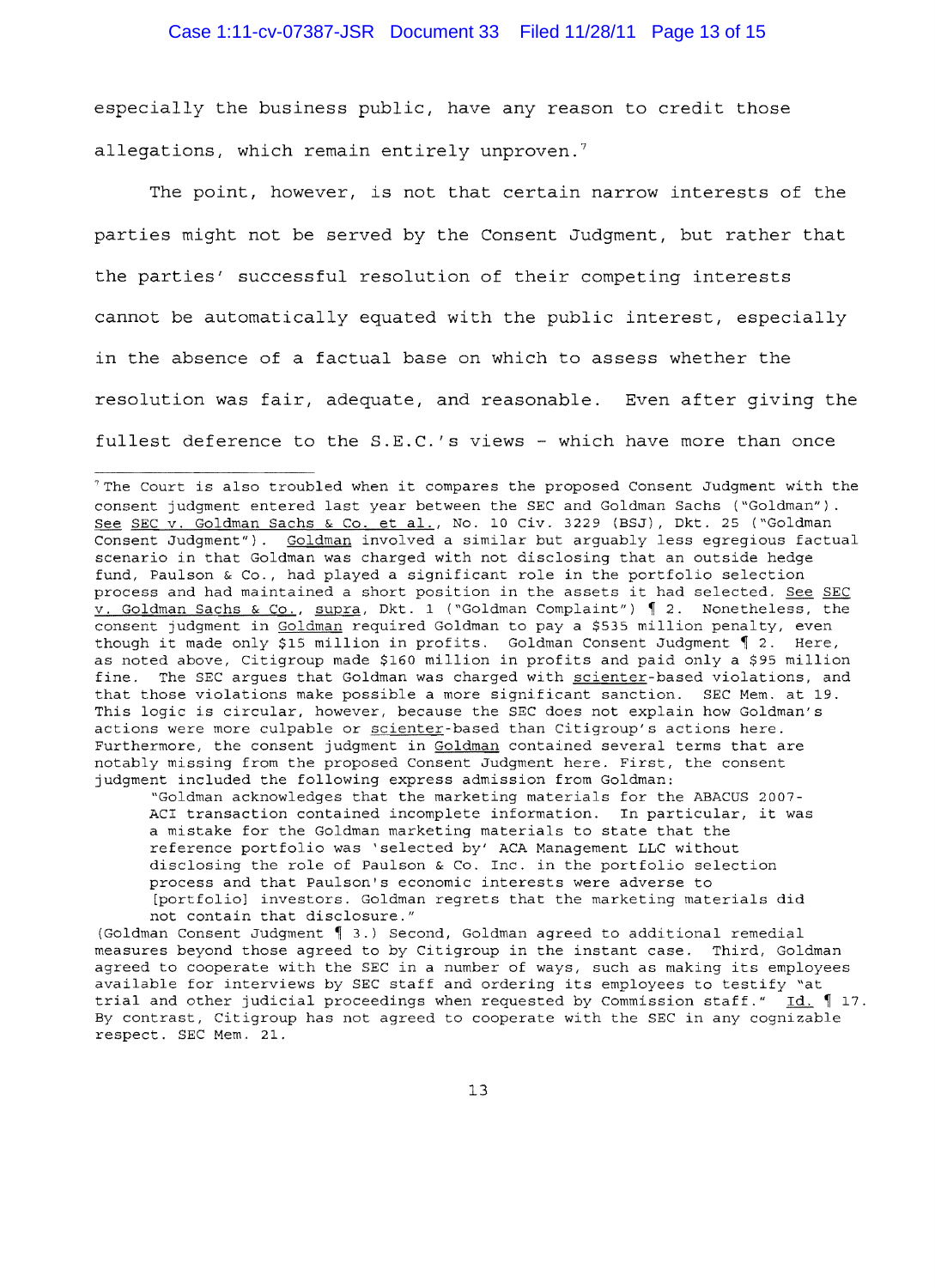### Case 1:11-cv-07387-JSR Document 33 Filed 11/28/11 Page 14 of 15

persuaded this Court to approve an S.E.C. Consent Judgment it found dubious on the merits, see, e.g., Bank of America II, supra - the Court is forced to conclude that a proposed Consent Judgment that asks the Court to impose substantial injunctive relief, enforced by the Court's own contempt power, on the basis of allegations unsupported by any proven or acknowledged facts whatsoever, is neither reasonable, nor fair, nor adequate, nor in the public interest.

It is not reasonable, because how can it ever be reasonable to impose substantial relief on the basis of mere allegations? It is not fair, because, despite Citigroup's nominal consent, the potential for abuse in imposing penalties on the basis of facts that are neither proven nor acknowledged is patent. It is not adequate, because, in the absence of any facts, the Court lacks a framework for determining adequacy. And, most obviously, the proposed Consent Judgment does not serve the public interest, because it asks the Court to employ its power and assert its authority when it does not know the facts.

An application of judicial power that does not rest on facts is worse than mindless, it is inherently dangerous. The injunctive power of the judiciary is not a free roving remedy to be invoked at the whim of a regulatory agency, even with the consent of the regulated. If its deployment does not rest on facts - cold, hard,